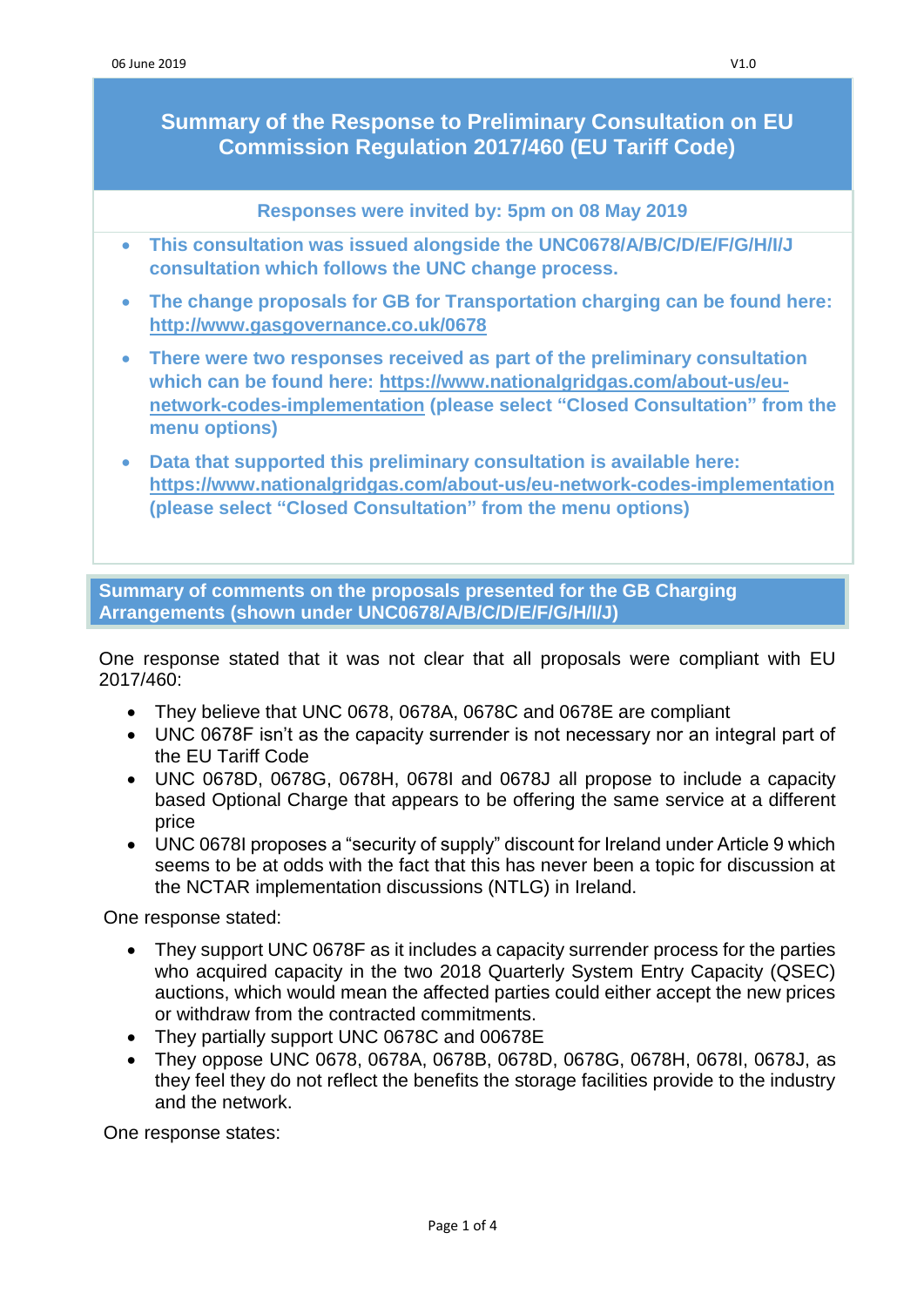• As the timetable has unfortunately been subject to delay and so implementation by 1 October 2019 seems to be at risk. We would very much support a compliant methodology effective from 1 October 2019 but if this proves to be impossible strongly recommend that the current Optional Commodity Charge (OCC) which has been deemed to be non-compliant be removed with effect from 1 October 2019 and that the remaining methodology changes are implemented as soon as possible thereafter.

## **Summary of the comments on the content of this consultation, supporting documents and any comments specific to Article 26 or 27**

One respondent states:

- It believes that there has not been significant analysis and investigation of the impacts of these proposals carried out, or justification of the changes are being proposed. There has been little investigation into the impacts of changes at individual connection points, and the likely secondary impacts on the industry and end consumer.
- It recommends that a full independent impact assessment, modelling, and analysis of all options is carried out prior to any changes being decided.

One respondent states:

- National Grid has provided a spreadsheet with illustrative tariffs under the proposed 11 Alternatives. There are two sets of figures provided but there is no explanation as to which of these would be most representative of the final charges under the proposal. For those who have been involved in the process the figures may be more meaningful but they are likely to cause confusion for other stakeholders.
- A model has been provided to stakeholders which facilitates sensitivity analysis of some of the proposals but this is not possible for all of the proposals. We accept this is for a number of reasons but lack of transparency surrounding the Optional Charge in particular does not make this an easy task.
- We are not convinced that the cost allocation test has been appropriately calculated. In any case, the resulting numbers have not been clearly explained. The cost allocation test results show varying numbers but there is no explanation as to why the values are never the less acceptable. We are not convinced that the assumptions for the counter factual are appropriate.

**Summary of any specific comments or observations you wish to highlight to help facilitate updates in preparing the final consultation as outlined in the EU Tariff Code**

One respondent states:

- Higher Costs for Storage Facilities
	- o All of the current modification proposals go far beyond both current and proposed requirements needed to meet EU and ACER legislation. The proposer believes that an option solely meeting the minimum requirements of EU TAR should be considered and accessed against current proposals.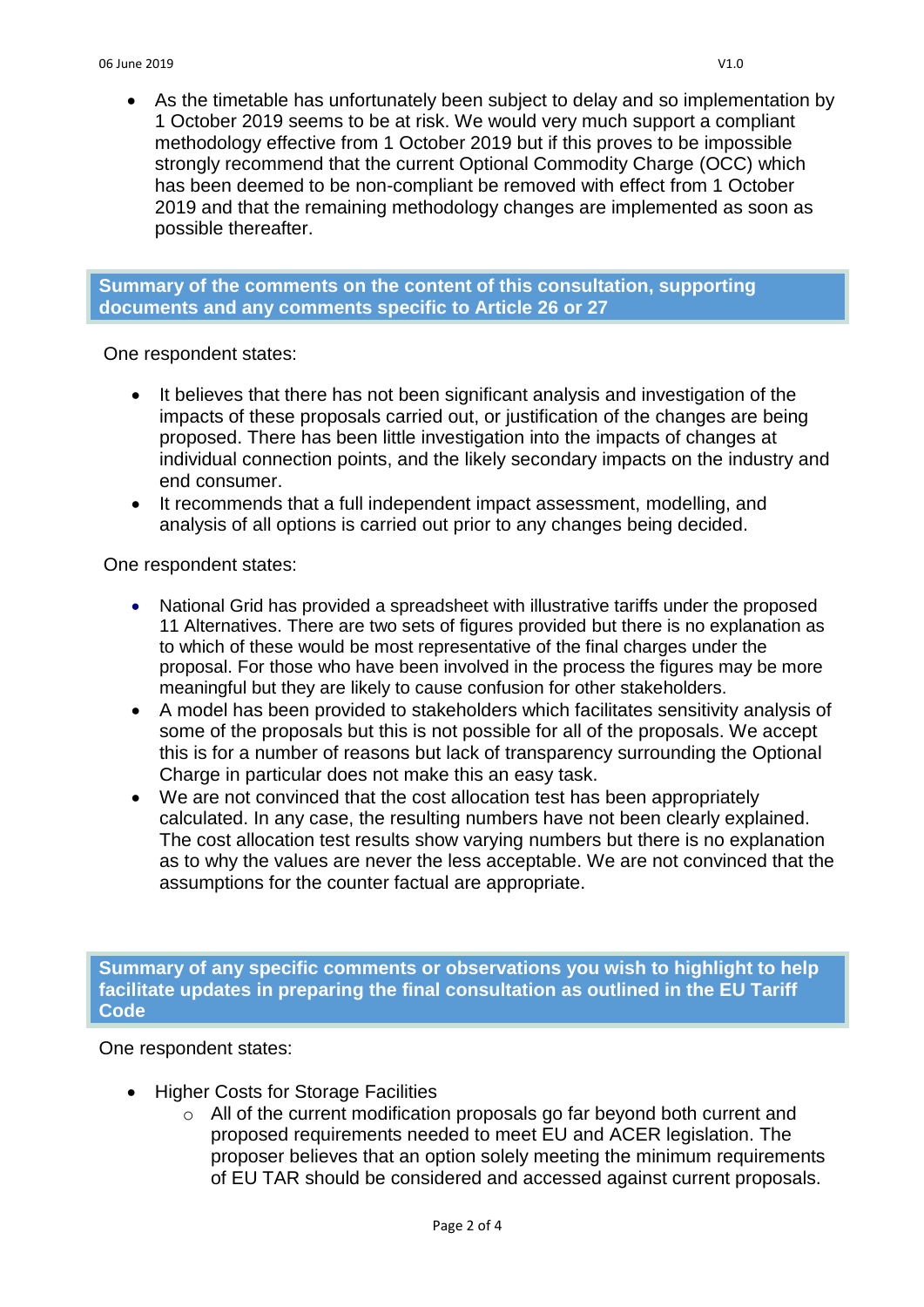- o All of the current modification proposals will see the costs for storage facilities increase significantly, with some proposals making it difficult for storage operations to remain viable.
- Revenue Recovery Charges
	- o All of the current modification proposals allow existing storage contracts to be exempt from revenue recovery charges. However, with most of these proposals this exemption is lost if the capacity is traded.
	- o At present only UNC 0678C, 0678E, 0678F provide storage facilities with full exemption from revenue recovery charges for existing contracts, and these three modifications provide exemption for storage for all (existing and new) contracts.
- Move to Floating Prices for Historic Capacity Agreements
	- o Only capacity contracts agreed prior to April 2017 will receive this protection, and have their historically agreed prices honoured. For the proposed UNC 0678 (apart from UNC 0678F), all capacity contracts agreed between April 2017 and the Effective Date will move to floating prices and be charged under the prices calculated for the new methodology.
	- o UNC 0678F proposes to introduce a capacity surrender process for the affected contracts.
- Move to Short-term Capacity Booking
	- o To minimise costs storage facilities will look to purchase capacity short-term to better match needs, rather than buying capacity long-term in bulk to ensure that it is available whenever needed.
	- $\circ$  In addition to the impacts on storage operation, the movement towards short-term capacity booking will also generate the need for new upgrades and expenditure on IT systems.

### ACER Comments

- National Grid invited comments and views from ACER on the preliminary consultation. National Grid received confirmation from ACER that they are only expected to provide a response on the final consultation and that no comments or observations would be given on the preliminary consultation and the options to National Grid.
- Therefore, there are no ACER views are included in this report. As they have highlighted ACER would be expected to offer observations in line with the EU Tariff Code on any final consultation when this takes place.

#### Contact:

If there are any questions on the content of this document, you can email: [box.transmissioncapacityandcharging@nationalgrid.com](mailto:box.transmissioncapacityandcharging@nationalgrid.com) or you can contact us directly:

Colin Williams [\(colin.williams@nationalgrid.com\)](mailto:colin.williams@nationalgrid.com) Laura Johnson [\(laura.johnson@nationalgrid.com\)](mailto:laura.johnson@nationalgrid.com).